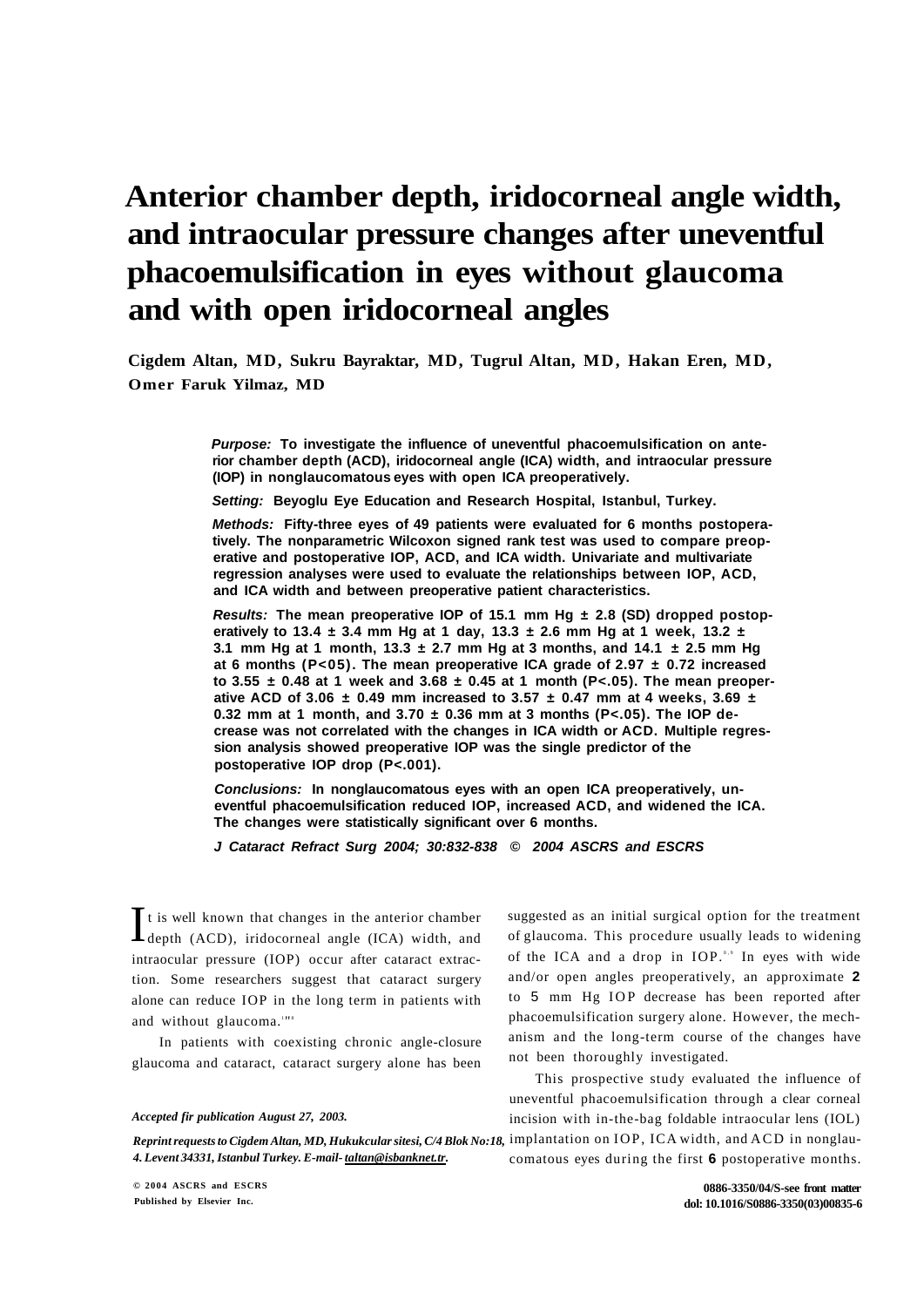# **Patients and Methods**

# *Patient Selection Criteria*

Fifty-three eyes of 49 patients who had cataract surgery with phacoemulsification and in-the-bag foldable IOL implantation between January and July 2001 were enrolled in this prospective study. Patients who had previous exfoliation syndrome, eye trauma, uveitis, glaucoma, previous intraocular surgery, or corneal refractive surgery and those using topical or systemic medications that might influence IOP measurements were excluded from the study. Six patients with intraoperative complications (eg, incomplete capsulorhexis, iris prolapse, posterior capsule perforation, zonular dialysis, corneal burn) and 3 patients with' postoperative complications (eg, fibrin reaction, endophthalmitis) were also excluded. No eye had glaucoma preoperatively, and the ICA was at least grade 2.

#### *Preoperative Evaluation*

A complete ocular examination was performed before cataract surgery. The uncorrected (UCVA) and best corrected (BCVA) visual acuities were measured with the Snellen chart and converted to logMAR values. Under biomicroscopy, nuclear grading (from I to 4) was performed using a cobalt blue filter and the type of cataract (cortical, nuclear, posterior subcapsular, mature) was noted. Keratometric values were measured with a Javal keratometer, and the mean of the 2 values taken from the main axis was calculated. The lens chickness and axial length were measured with A-scan ultrasonography (Axis II, Quantel Medical), and IOL power calculation was by the SRK II formula. Fundoscopy was done with a +90.0 diopter lens in eyes without dense cataract. When fundoscopy was not possible, the posterior segment was evaluated with B-scan ultrasonography.

An ICA examination was performed using a Goldmann 3-mirror lens I day before and I week and I month postoperatively. The ICA was graded from I to 4 according to the Shaffer classification as follows:  $4 =$  all elements visible;  $3 =$ Schwalbe's line, trabeculum, and scleral spur visible;  $2 =$ only Schwalbe's line and trabeculum visible;  $1 =$  only Schwalbe's line and, in some cases, the upper part of the trabeculum visible. The ICA examinations were done by the same examiner (A.C.). All 4 quadrants were graded, and the mean of the quadrant values was calculated.

The IOP was measured with a Goldmann applanation tonometer and topical anesthesia the day before surgery and I day, 1 week, and 1, 3, and 6 months postoperatively by rhe same examiner *[Q.K.).* 

The ACD was measured by A-scan ultrasonography (Axis II) the day before surgery and I day, I week, and 1 and 3 months postoperatively by the same examiner (C-A.). The average of the 10 consecutive measurements was calculated and used in the study.

**Table 1. Preoperative patient charactenstics.** 

| <b>Characteristic</b> | Mean+SD        | Range        |
|-----------------------|----------------|--------------|
| Age(y)                | $66.6 + 7.3$   | 48-80        |
| <b>BCVA</b>           |                |              |
| Decimal               | $0.3 \pm 0.2$  | $0.01 - 0.9$ |
| LogMAR                | $0.6 \pm 0.7$  | $2.0 - 0.04$ |
| <b>K-value</b> $P$ )  | $43.4 \pm 1.6$ | 40-47        |
| Nuclear opacity grade | $1.8 + 0.7$    | $0 - 4$      |
| Lens thickness (mm)   | $4.2 + 0.7$    | 2.75-5.37    |

**BCVA = best corrected visual acuity** 

# *Surgical Technique*

Surgery was performed using topical or sub-Tenon's anesthesia. A 3-plane clear corneal incision was made in the temporal quadrant. In eyes with mature cataract, trypan blue dye was used to visualize the anterior capsule. A capsulorhexis of approximately 5.0 mm was made with a forceps, and cortical-cleaving hydrodissection was performed. The nucleus was emulsified using the stop-and-chop technique. After cortical cleanup, a foldable acrylic IOL with a 5.5 mm or 6.0 mm optic and 12.0 mm or 12.5 mm haptic diameter was implanted in the bag. An AcrySof® IOL (Alcon) was implanted in 29 eyes (54.7%), an Acryflex® IOL (Medical Developmental Research Inc.) in 15 eyes (28.3%), and an ACR 6D IOL (Corneal Laboratories) in 9 eyes (17.0%). The incisions were not sutured.

Postoperatively, patients were given topical antibiotics 4 times daily for 1 week and topical steroids 4 times daily for 1 month.

# *Statistical Analysis*

Statistical analysis was done using SPSS for Windows 7. The nonparametric Wilcoxon signed rank test was used to compare preoperative and postoperative data from the same patient. Univariate and multivariate regression analyses were used to evaluate the relationships between the postoperative drop in IOP, increase in ACD and ICA width with the patient age, preoperative IOP, lens thickness, axial length, preoperative ACD, ICA grade, IOL type, and IOL power. Similar analyses were done to evaluate the relationships between the 3 outcome parameters (IOP, ACD, and ICA) postoperatively. A *P* value less than 0.05 was considered statistically significant.

# **Results**

#### *Patient Characteristics*

Table 1 shows the patients' preoperative characteristics (means) including the BCVA, K-value, axial length, lens thickness, and nuclear opacity score. Twenty-five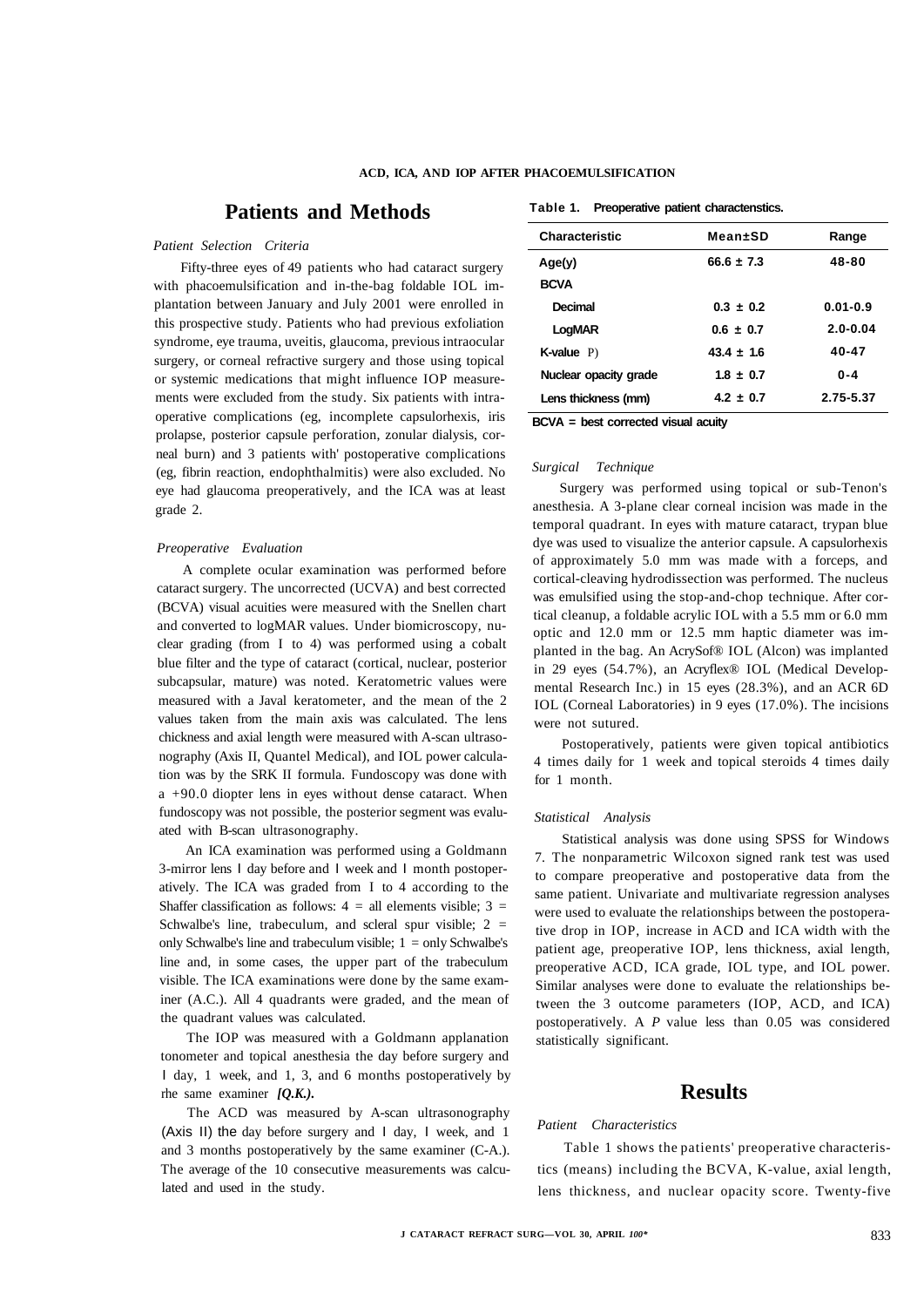## **ACD, ICA, AND IOP AFTER PHACOEMULSIFICATION**

# **Table 2. Intraocular pressure, ACD, and ICA width over time.**

| <b>Parameter</b>       |                 | <b>Postop</b>  |                 |                 |                 |                |
|------------------------|-----------------|----------------|-----------------|-----------------|-----------------|----------------|
|                        | Preop           | 1 Dav          | 1 Week          | 1 Month         | 3 Months        | 6 Months       |
| Mean IOP {mm Hg)       | $15.1 \pm 2.8$  | $13.4 \pm 3.4$ | $13.3 \pm 2.6$  | $13.2 \pm 3.1$  | $13.3 \pm 2.7$  | $14.1 \pm 2.5$ |
| Mean ACD (mm)          | $3.06 \pm 0.49$ |                | $3.57 \pm 0.47$ | $3.69 \pm 0.32$ | $3.70 \pm 0.36$ | $\blacksquare$ |
| Mean ICA width (grade) | $2.97 \pm 0.72$ | $\blacksquare$ | $3.55 \pm 0.48$ | $3.68 \pm 0.45$ |                 | $\blacksquare$ |

**Means ± SD** 

**ACD = anterior chamber depth; ICA = iridocorneal angle;. IOP = intraocular pressure** 

patients were men and 24, women. Twenty-four eyes (45.3%) were right and 29 (54.7%), left. The mean patient age was 66.6 years  $\pm$  7.3 (SD). The cataract was mature in 4 eyes (7.5%), nuclear in 11 eyes (20.8%), nuclear and posterior subcapsular in 17 eyes (32.1%), nuclear and cortical and posterior subcapsular in 6 eyes (11.3%), cortical in 2 eyes (3.8%), posterior subcapsular in 8 eyes (15.1%). cortical and posterior subcapsular in 4 eyes (7.5%), and nuclear and cortical in 1 eye (1.9%).

#### *Change in Visual Acuity*

After surgery, both the UCVA and BCVA improved. Preoperatively, the mean decimal UCVA was  $0.1 \pm 0.1(1.1 \text{log} \text{MAR})$  and the mean decimal preoperative BCVA,  $0.3 \pm 0.2$  (0.60 logMAR). Postoperatively, the means were  $0.6 \pm 0.2$  (0.25 logMAR) and 0.9  $\pm$ 0.2 (0.07 logMAR), respectively.

# *Change in IOP*

Table 2 shows the mean IOP and Figure 1, the change in IOP over time. The IOP was significantly lower at all postoperative examinations than preoperatively. There were no significant differences between the postoperative values  $(P^{\wedge}.05)$ .

## *Change in ICA Width*

Table 2 shows the mean ICA width and Figure 2, the change in the ICA over time. The preoperative



width was statistically significantly lower than at 1 week and 1 month (P<.001). The difference in ICA width between 1 week and 1 month was also significant  $(P = .006)$ .

# *Change in ACD*

Table 2 shows the mean ACD and Figure 3, the change in ACD over time. All postoperative measurements were significantly greater than preoperatively *(P<* .001). The ACD was significandy greater at 1 month than at t week  $(P = .019)$ . There was no significant difference in ACD between 1 month and 3 months  $(P = .22)$ .

# *Regression Analysis*

Univariate analysis showed positive correlations between the preoperative ICA width and the ACD *(P =*  .002) and axial length *(P* = .001). Patient age and preoperative ICA width were negatively correlated  $(P=.015)$ .

Univariate regression analysis showed no significant correlation between the postoperative IOP drop and the ACD or widening of the ICA at any follow-up visit  $(P>0.05)$ . It also showed a significant correlation between the amount of IOP drop at the last visit (6 months) and the patient's age and preoperative IOP

# **• Preoperative**

U **Postoperative first day** 

- **Postoperative first week**
- **Postoperative first month**
- **•Postoperative third month • Postoperative**
- **sixth month**

**Figure 1. (Altan) Change in IOP over time.**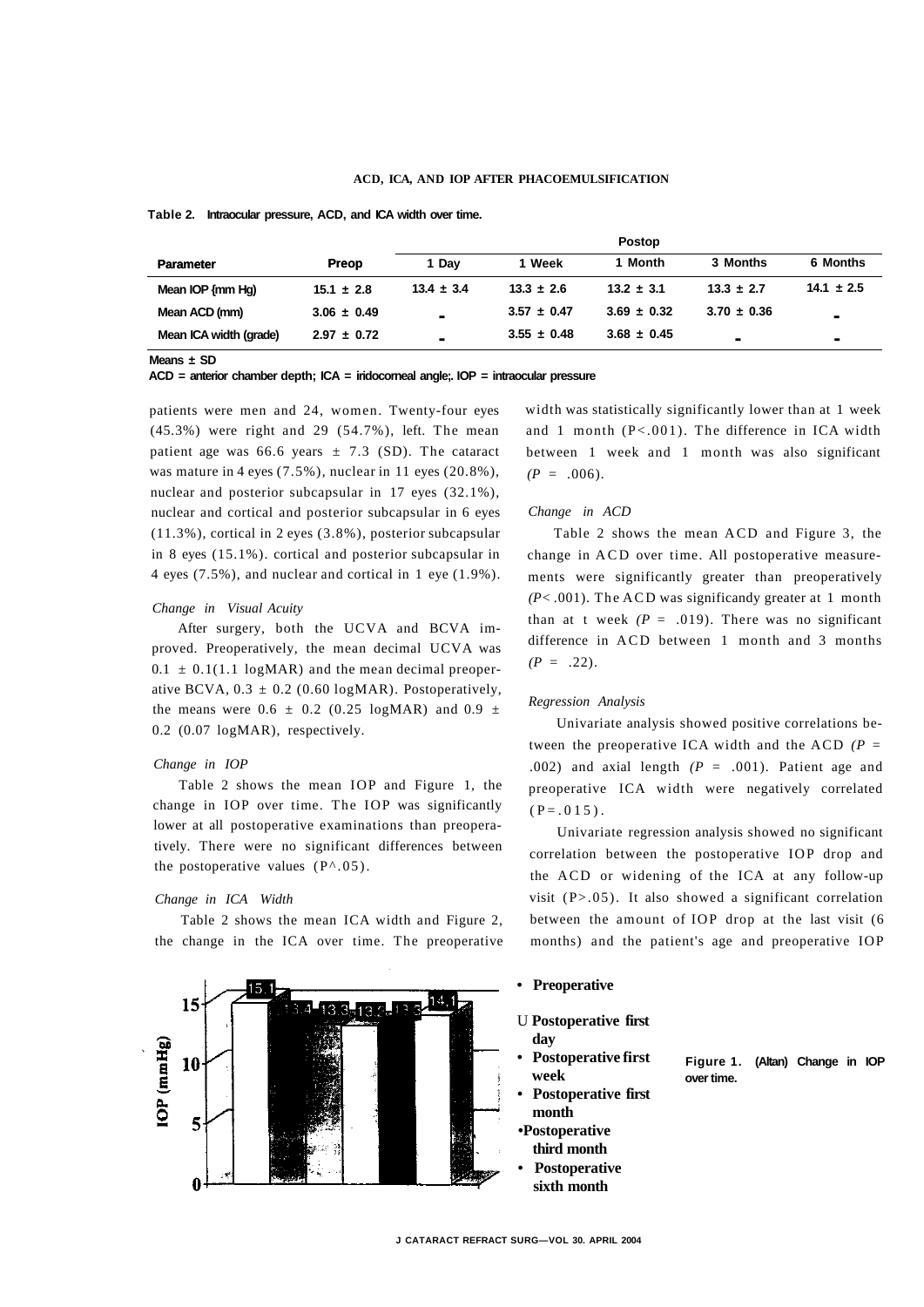

## **ACD, ICA, AND IOP AFTER PHACOEMULSIFICATION**

level *(P* = .008 and *P<.001.* respectively). Multiple regression analysis revealed that preoperative IOP was an independent predictor of the postoperative IOP drop *(P<.001),* but age was not *(P>.05).* 

Univariate regression analysis showed that postoperative widening of the ICA correlated negatively with the preoperative ACD  $(P = .008)$ , axial length  $\langle P =$ .018), and preoperative ICA width *{P<.001).* Multiple regression analysis revealed that the preoperative ICA width was a predictor of postoperative widening of the ICA (P<.001). There was an inverse relationship between the 2 parameters; that is, the widening was more marked in eyes with narrow angles preoperatively.

Univariate analysis also showed that postoperative anterior chamber deepening was positively correlated with the patient's age  $(P = .006)$ ; however, there was an inverse correlation between the postoperative deepening and the preoperative ACD (P<.00I) and preoperative ICA width  $(P = .04)$ . Multiple regression analysis showed that among these 3 parameters, only preoperative ACD had a significant correlation with postoperative anterior chamber deepening (P<.001). The IOL type and A-constant were not influenced by IOP, ACD, or ICA width  $(P>0.05)$ .

# **Discussion**

Many studies of the long-term and short-term effects of cataract surgery on IOP have been published.<sup>1-2-4-7-10-17</sup> In this prospective study, we evaluated the influence of uneventful phacoemulsification through a clear corneal incision with implantation of a foldable IOL in the capsular bag on IOP levels in patients without any form of glaucoma. We also sought to determine the mechanism of IOP change by analyzing the concomitant changes in the ICA width and ACD .

Transient increases in IOP are common, especially during the first 6 to 8 hours after uneventful cataract surgery.<sup>1,14</sup> Inflammatory reaction from residual cortical material, blood elements, pigment, fibrin, free radicals, viscoelastic material, retrobulbar anesthesia, damage to aqueous veins, and pupillary block are reported to be responsible for the early IOP rise.<sup> $1,10,14$ </sup> The rise is generally transient, and the IOP usually returns to a normal level within hours.

In our study, there was no early rise of IOP. Rather, the mean IOP decreased approximately 2 mm Hg on the first postoperative day. We believe that complete removal of cortical and viscoelastic materials, minimal iris trauma, and exclusion of eyes with posterior capsule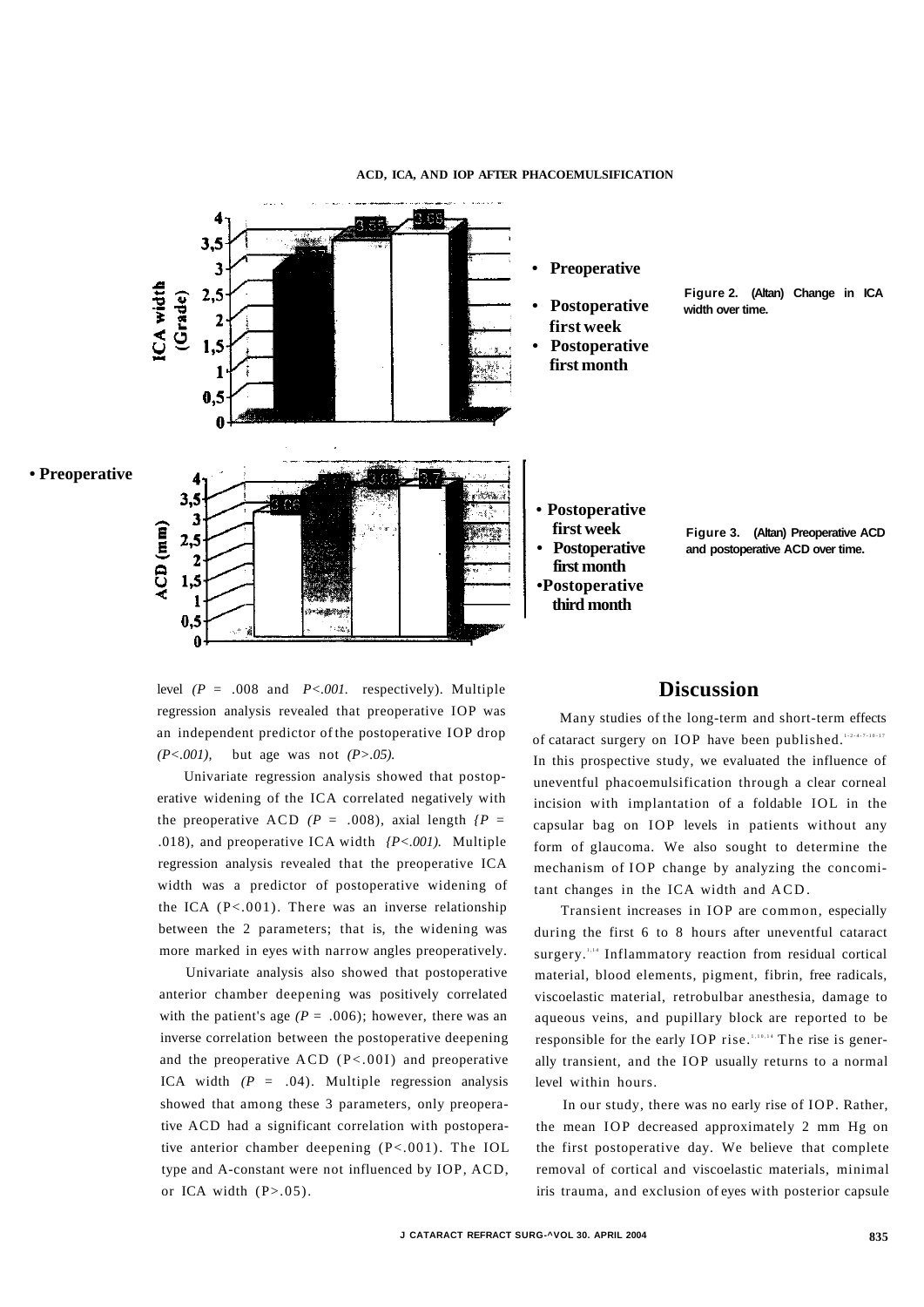rupture or vitreous loss may have contributed to this drop.

The influence of cataract extraction on intermediate- and long-term IOP measurements and the mechanism of change is usually different from the mechanisms responsible for the early IOP effect. Studies show that small-incision phacoemulsification usually leads to lower long-term IOP levels than extracapsular cataract extraction (ECCE). A larger incision, trauma during extraction, and suture damage to the anterior chamber angle structures after ECCE generally lead to higher IOP.<sup>5</sup> In-the-bag IOL implantation after phacoemulsification may also play a role in the long-term IOP-lowering effect.<sup>18</sup>

Shingleton et al.<sup>10</sup> report a significant decrease in IOP after phacoemulsification through a clear corneal incision during a 12-month follow-up in eyes without glaucoma. In contrast, the eyes with glaucoma required significantly fewer glaucoma medications without an accompanying decrease in IOP.

Kim and coauthors<sup>19</sup> found a significant decrease in IOP (from 18.1 to 15.2 mm Hg) in 31 eyes with glaucoma after phacoemulsification alone. They also found a decrease in the average number of glaucoma medications (from 1.7 to 0.7) after 16 months.

Jahn et al.<sup>20</sup> compared both eyes of 120 patients who had phacoemulsification with a scleral incision in 1 eye. They found significantly lower IOP levels in the operated eyes during a 17-month follow-up.

The exact physiopathologic mechanisms behind the lOP-reducing effect of phacoemulsification are not clear and require further study. The relationship between patient characteristics, such as age, sex, preoperative IOP (presence of glaucoma), ICA width, ACD, and the temporal characteristics of the response (whether IOP rises to preoperative levels with time), must also be addressed.

Many studies report that the IOP-reducing effect of phacoemulsification can be detected even after  $10$  years.  $47,10$ The maximum IOP drop usually occurs 3 to 6 months after cataract surgery, however.<sup>2,11</sup> In our study, the maximum IOP drop was in the first 3 months.

The size and placement of the cataract incision can influence IOP, at least theoretically. Tennen and Masker - compared the effect on IOP of a scleral tunnel incision with that of a clear corneal incision in phacoemulsification. They found that IOP was lower than the preoperative levels in both groups during a 6-month follow-up; however, the drop was statistically significant only in the clear corneal incision group. The 3-stepped clear corneal incision we used causes minimal damage to the trabecular meshwork. Other studies show no relationship between postoperative IOP and the type and size of cataract incision.' In our study population, the greatest IO P decreases were in patients with a higher preoperative IOP.

Hayashi and coauthors' evaluated the effect of phacoemulsification on ACD and ICA width in eyes with open-angle glaucoma or closed-angle glaucoma and in those without glaucoma. Significant increases were found in the ICA width and ACD and significant decreases in IOP in all 3 groups. There were no statistically significant differences between the groups.

Significant deepening of the anterior chamber has been reported after phacoemulsification.<sup>2,21422</sup> Kurimato and coauthors' found that postoperative deepening was more prevalent in eyes with crowded anterior segments. Similarly, we found the only statistically significant predictor of postoperative anterior chamber deepening to be preoperative ACD (ie, the change was more obvious in eyes with a shallow anterior chamber).

In our study, the changes in the ICA width after phacoemulsification were similar to the changes in ACD. Most widening of the ICA occurred in eyes with narrow angles preoperatively, while the changes were minimal in eyes presenting with wider angles.

Using ultrasonic biomicroscopy, Kurimoto and coauthors' found that the position of the iris was different in phakic and pseudophakic eyes. In phakic eyes, the iris was in apposition to the crystalline lens, but there was no iris-IOL contact in pseudophakic eyes.

In eyes with narrow ICAs and shallow anterior chambers preoperatively, the mechanism of the IOP decrease is relatively simple to explain. Meyer and coauthors' report a significant increase in outflow facility after phacoemulsification and IOL implantation in eyes with diminished preoperative outflow facility. Marked improvements after phacoemulsification are common in the conventional outflow facility because the relative pupillary block in these eyes is relieved.

In our study, the magnitude of the IOP decrease did not statistically correlate with the amount of ICA widening or anterior chamber deepening. Also, temporal characteristics of the IOP curve over time were differ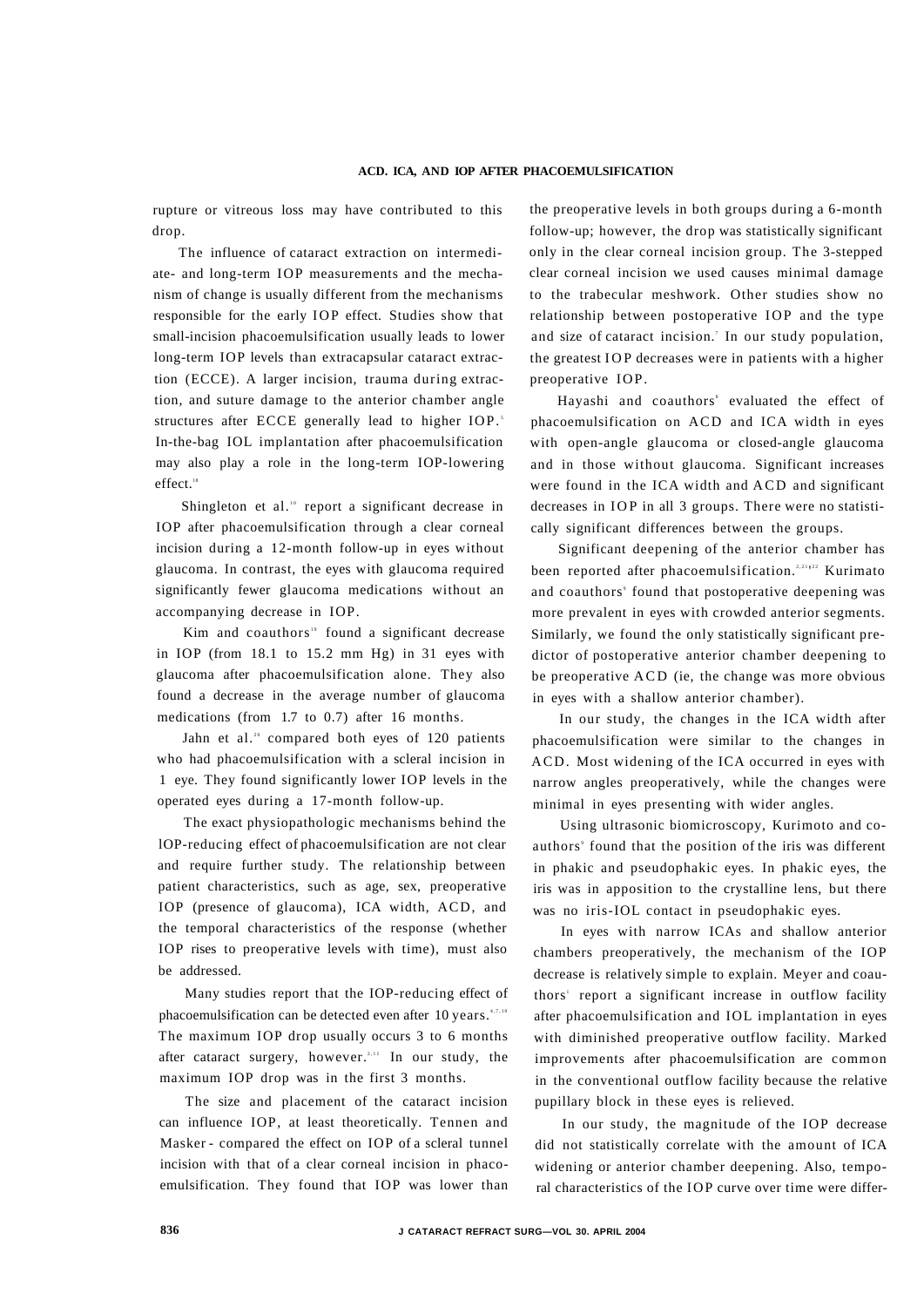ent from chose of the ICA and ACD. The IOP dropped approximately 2 mm Hg immediately after phacoemulsification and was relatively stable during the 6-month follow-up, whereas ACD and ICA width continued to increase. These findings suggest that pathophysiologic mechanisms other than improved conventional outflow facility are responsible, at least in pan, for the IOP decrease after phacoemulsification.

In our study, we purposely excluded eyes with closed or narrow angles and shallow anterior chambers and those with open-angle glaucoma based on the theory that the resistance to trabecular outflow in these eyes was normal before phacoemulsification. Three major mechanisms exist in a human eye to decrease IOP: blunting aqueous secretion, improving conventional outflow, and improving uveoscleral outflow. Precise measurement of the first 2 routes is possible in the living human eye; quantification of the third pathway can be accomplished only indirectly. Although we did not perform tonography or fluorophotometry, we believe the decrease in aqueous secretion, increase in uveoscleral outflow, or both were more important mechanisms in the IOP decrease after uneventful phacoemulsification in our series.

Some authors question the theory that there is hyposecretion of aqueous humor after cataract extraction. Most believe it is transient and diminishes with time. A unique complication of phacoemulsification, capsule shrinkage and phimosis, is not seen in ECCE and is a sequelae of the capsulorhexis. It occurs most frequendy in eyes with pseudoexfoliation, trauma, uveitis, and retinitis pigmentosa and in young patients with high myopia. The IOP is typically low in patients who develop this complication.

Some investigators report an inverse relationship between capsulorhexis size and the amount of IOP decrease.<sup>15,23</sup> They suggest that capsule fibrosis after cataract surgery causes centripetal traction on the ciliary processes and probably reduces aqueous humor secretion to an extent.<sup>2,11,15,23</sup>

It is known that prostaglandin (PG)  $F_{2x}$  increases the outflow facility by a uveoscleral pathway and PGE increase it by the trabecular meshwork.<sup>2,11,23-25</sup> We believe that improvement in the uveoscleral pathway contributed to the IOP decrease after cataract surgery in nonglaucomatous eyes with open angles preoperatively.

Some studies report a greater drop in IOP in eyes with pseudoexfoliation syndrome than in those without.<sup>13,26</sup> This is because 1 source of pseudoexfoliative material and debris is removed from the anterior segment of the eye.<sup>13</sup> In our study, we excluded eyes with pseudoexfoliation syndrome.

In conclusion, uneventful phacoemulsification through a clear corneal incision and implantation of a foldable IOL in the capsular bag caused a statistically significant drop in IOP (approximately **2** mm Hg) in eyes without any form of glaucoma and with open IGAs preoperatively. The IOP drop occurred independent of changes in the ICA and ACD and appeared to be stable over a 6-month period. The only statistically significant predictor of the drop in IOP was preoperative IOP; that is, the decrease occurred more often in patients with higher preoperative IOP. We believe that the reason for the IOP decrease after uneventful phacoemulsification in our study was multifactorial. We think that diminishing aqueous humor secretion, improving uveoscleral outflow, or both were important mechanisms in the improvement of conventional trabecular outflow in our series. More studies using tonography and fluorometry to elucidate the exact contributions of the various mechanism(s) in the IOP decrease commonly seen after uneventful phacoemulsification surgery are needed.

#### **References**

- 1. Meyer MA, Savitt ML, Kopitas E. The effect of phacoemulsification on aqueous outflow facility. Ophthalmology 1997; 104:1221-1227
- 2. Celtic O, Batman C, Totan Y, et al. Changes in anterior chamber depth and intraocular pressure after phacoemulsification and posterior chamber intraocular lens implantation. Ophthalmic Surg Lasers 1998; 29:639- 642
- 3. Suzuki R, Tanaka K, Sagara T, Fujiwara N. Reduction of intraocular pressure after phacoemulsification and aspiration with intraocular lens implantation. Ophthalmologica 1994; 208:254-258
- 4. Suzuki R, Kuraki S, Fujiwara N. Ten-year follow-up of intraocular pressure after phacoemulsification and aspiration with intraocular lens implantation performed by the same surgeon. Ophthalmologica 1997; 211:79-83
- 5. Kooner KS, Dulaney DD, Zimmerman TJ. Intraocular pressure following ECCE and IOL implantation in patients with glaucoma. Ophthalmic Surg 1988; 19:570- 575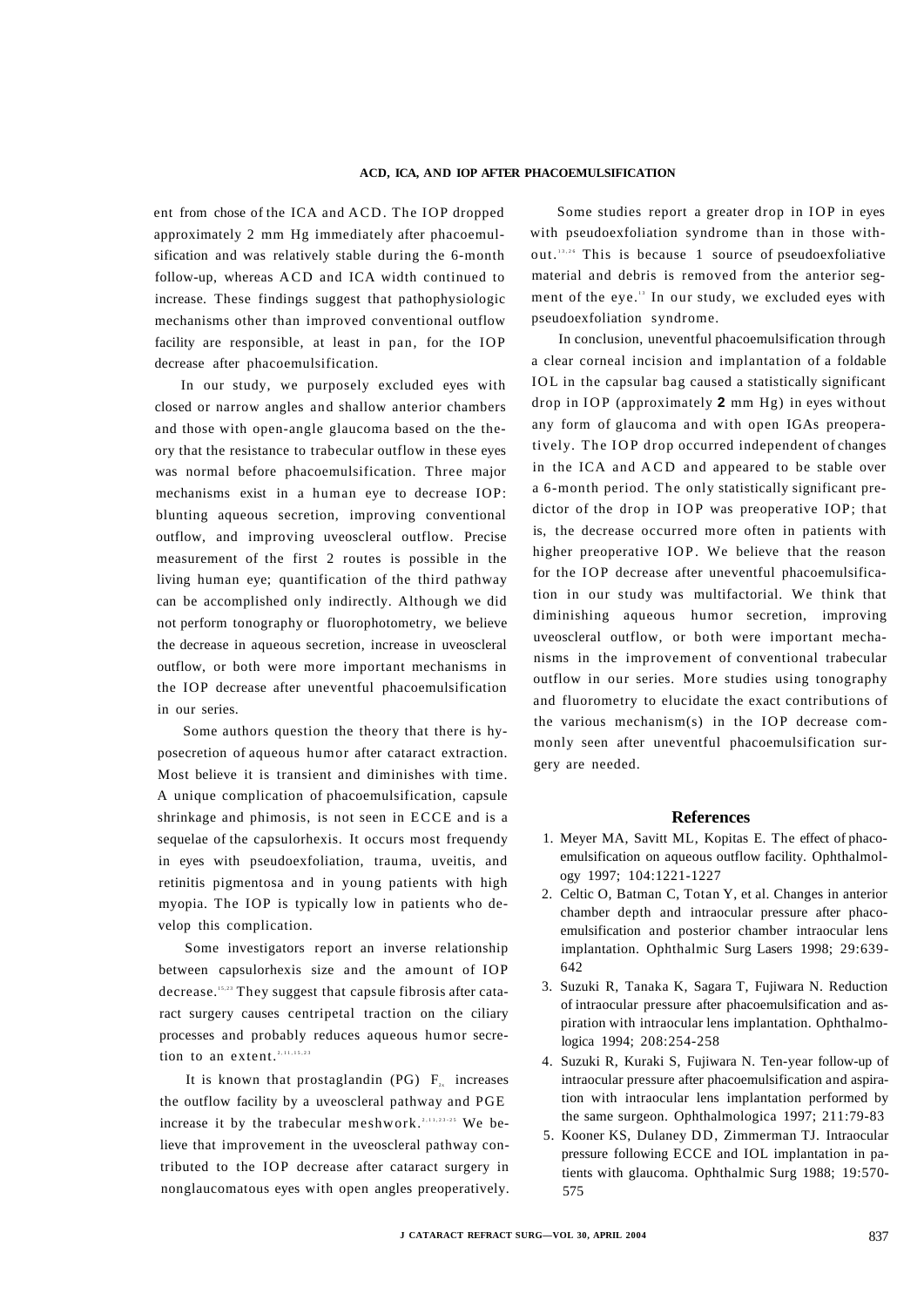## **ACD, ICA, AND IOP AFTER PHACOEMULSIFICATION**

6. Honda J, Henry JC, Krupin T, Keates E. Extracapsular cataract extraction with posterior chamber lens implantation in patients with giaucoma. Arch Ophthalmol 1987; 105:765-769

Tong JT, Miller KM. Intraocular pressure change after sutureless phacoemulsification and foldable posterior chamber lens implantation. J Cataract Refract Surg 1998; 24:256-262

- **8.** Hayashi K, Hayashi H, Nakao F, Hayashi F. Changes in anterior chamber angle width and depth after intraocular lens implantation in eyes with glaucoma. Ophthalmology 2000; 107:698-703
- \*). Kurimoro Y. Park M. Sakaue H, Kondo T. Changes in the anterior chamber configuration after small-incision cataract surgery with posterior chamber intraocular lens implantation Am J Ophthalmol 1997; 124:775-780
- 10. Shingleton BJ, Gamell LS, O'Donoghue MW, et al. Longterm changes in intraocular pressure after dear corneal phacoemulsification: normal patients versus glaucoma suspect and glaucoma patients. J Cataract Refract Surg 1999; 25:885-890
- 11. Sacca S, Marietta A, Pascotto A, et al. Daily tonometric curves after cataract surgery. Br J Ophthalmol 2001; 85: 24-29
- 12. Tennen DC, Masket S. Short- and long-term effect of clear corneal incisions on intraocular pressure. J Cataract Refract Surg 1996; 22:568-570
- **13.** Merkur **A,** Damji KF, Mintsioulis G, Hodge WG. Intraocular pressure decrease after phacoemulsification in patients with pseudoexfoliation syndrome. J Cataract Refract Surg 2001; 27:528-532
- 14. Shingleton BJ, Wadhwani RA, O'Donoghue MW, et al. Evaluation of intraocular pressure in the immediate period after phacoemulsification. J Cataract Refract Surg 2001; 27:524-527
- 15. Çekiç O, Batman C. Effect of capsulorhexis size on postoperative intraocular pressure. J Cataract Refract Surg 1999;25:416-419
- 16. Radius RL, Schultz K, Sobocinski K, et al. Pseudophakia and intraocular pressure. Am J Ophthalmol 1984; 97: 738-742 •
- 17. Rhee DJ, Deramo VA, Connolly BP, Blecher MH. Intraocular pressure trends after supranormal pressurization to aid closure of sutureless cataract wounds. J Cataract Refract Surg 1999; 25:546-549
- 18. Miyake K, Asakura M, Kobayashi H. Effect of intraocular lens fixation on the blood-aqueous barrier. Am J Ophthalmol 1984; 98:451-455
- 19. Kim DD, Doyle JW, Smith MF. Intraocular pressure reduction following phacoemulsification cataract extraction with posterior chamber lens implantation in glaucoma patients. Ophthalmic Surg Lasers 1999; 30:37-40
- 20. Jahn CE. Reduced intraocular pressure after phacoemulsification and posterior chamber intraocular lens implantation. J Cataract Refract Surg 1997; 23:1260-1264
- 21. Yang C-H, Hung P-T. Intraocular lens position and anterior chamber angle changes after cataract extraction in eyes with primary angle-closure glaucoma. J Cataract Refract Surg 1997; 23:1109-1113
- 22. Martinez-Bello C, Rodriguez-Ares T, Pazos B, et al. Changes in anterior chamber depth and angle width after filtration surgery: a quantitative study using ultrasound biomicroscopy. J Glaucoma 2000; 9:51-55
- 23. Çekiç O, Batman C. Hyposecretion of aqueous: another mechanism for reduced intraocular pressure after phacoemulsification [letter]. J Cataract Refract Surg 1998; 24: 574
- 24. Kerstetter JR, Brubaker RF, Wilson SE, Kullerstrand LJ. Prostaglandin  $F_{2a}$ -l-isopropylester lowers intraocular pressure without decreasing aqueous humor flow. Am J Ophthalmol 1988; 105:30-34
- 25. Woodward DF, Regan JW, Lake S, Ocklind A. The molecular biology and ocular distribution of prostanoid receptors. Surv Ophthalmol 1997; 4l(suppl 2):S15-S21
- 26. Dosso AA, Bonvin ER, Leuenberger PM. Exfoliation syndrome and phacoemulsification. J Cataract Refract Surg 1997; 23:122-125

# *From the Beyoglu Eye Education and Research Hospital Istanbul Turkey.*

*Presented in part as a poster at the 4th International Glaucoma Symposium, Barcelona, Spain, March 2003.* 

*None of the authors has a financial or proprietary interest in any material or method mentioned*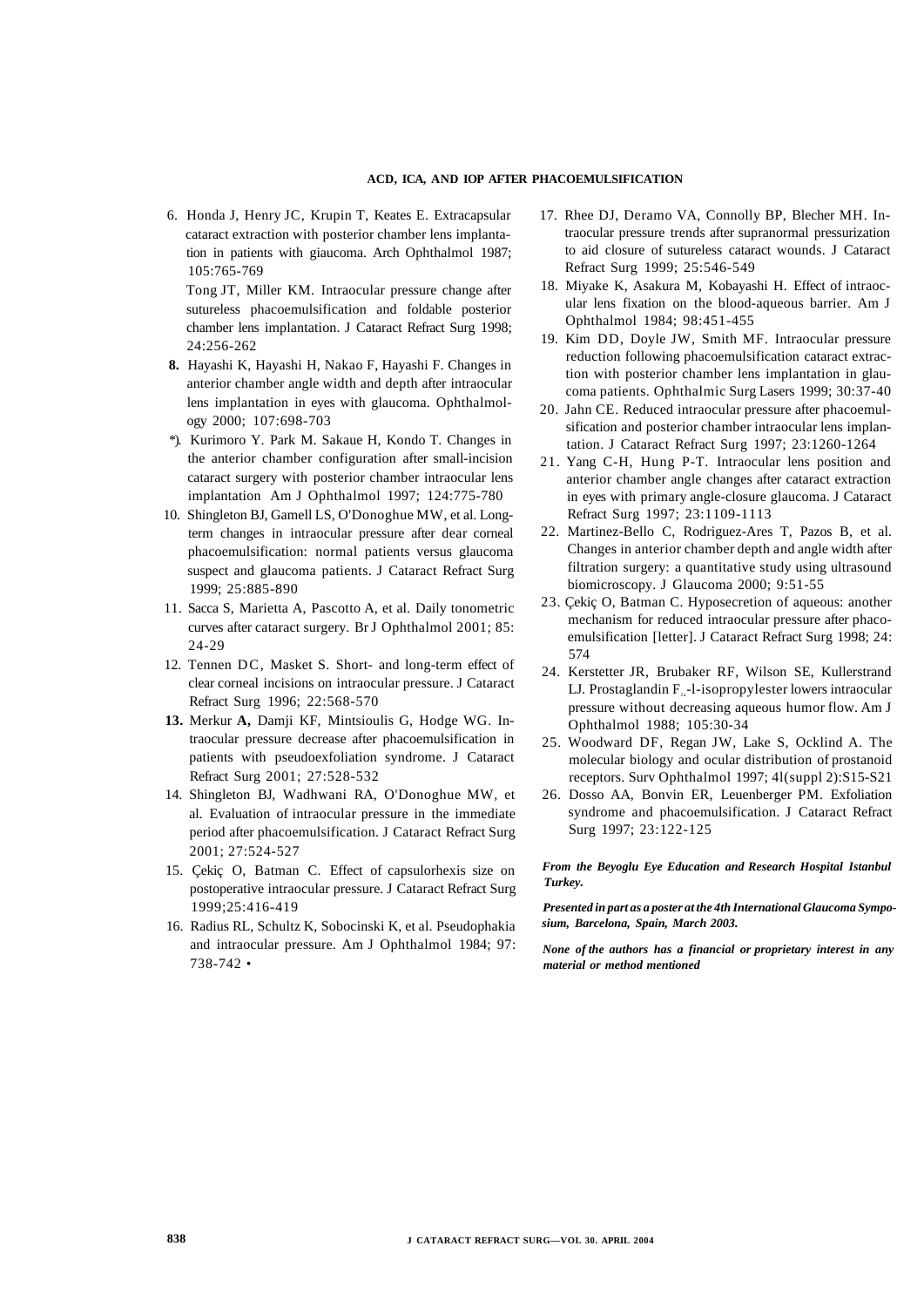# **Anterior chamber depth, iridocorneal angle width, and intraocular pressure changes after uneventful phacoemulsification in eyes without glaucoma and with open iridocorneal angles**

**Cigdem Altan, MD, Sukru Bayraktar, MD, Tugrul Altan, MD, Hakan Eren, MD , Omer Faruk Yilmaz, MD** 

> **Purpose: To investigate the influence of uneventful phacoemulsification on anterior chamber depth (ACD), iridocorneal angle (ICA) width, and intraocular pressure (IOP) in nonglaucomatous eyes with open ICA preoperatively.**

**Setting: Beyoglu Eye Education and Research Hospital, Istanbul, Turkey.** 

**Methods: Fifty-three eyes of 49 patients were evaluated for 6 months postoperatively. The nonparametric Wilcoxon signed rank test was used to compare preoperative and postoperative IOP, ACD, and ICA width. Univariate and multivariate regression analyses were used to evaluate the relationships between IOP, ACD, and ICA width and between preoperative patient characteristics.** 

**Results: The mean preoperative IOP of 15.1 mm Hg ± 2.8 (SD) dropped postoperatively to 13.4 ± 3.4 mm Hg at 1 day,. 13.3 ± 2.6 mm Hg at 1 week, 13.2 ± 3.1 mm Hg at 1 month, 13.3**  $\pm$  **2.7 mm Hg at 3 months, and 14.1**  $\pm$  **2.5 mm Hg at 6 months (P<.05). The mean preoperative ICA grade of 2.97 ± 0.72 increased to 3.55 ± 0.48 at 1 week and 3.68 ± 0.45 at 1 month (P<.05). The mean preoperative ACD of 3.06 ± 0.49 mm increased to 3.57 ± 0.47 mm at 4 weeks, 3.69 ± 0.32 mm at 1 month, and 3.70 ± 0.36 mm at 3 months (P<.05). The IOP decrease was not correlated with the changes in ICA width or ACD. Multiple regression analysis showed preoperative IOP was the single predictor of the postoperative IOP drop (P<.001).** 

**Conclusions: In nonglaucomatous eyes with an open ICA preoperatively, uneventful phacoemulsification reduced IOP, increased ACD, and widened the ICA. The changes were statistically significant over 6 months.** 

**J Cataract Refract Surg 2004; 30:832-838 © 2004 ASCRS and ESCRS** 

It is well known that changes in the anterior chamber<br>depth (ACD), iridocorneal angle (ICA) width, and It is well known that changes in the anterior chamber intraocular pressure (IOP) occur after cataract extraction. Some researchers suggest that cataract surgery alone can reduce IOP in the long term in patients with and without glaucoma.""

In patients with coexisting chronic angle-closure glaucoma and cataract, cataract surgery alone has been

#### *Accepted for publication August 27, 2003.*

*Reprint requests to Cigdem Altan, MD, Hukukcular sitesi, CI4 Blok No:18, 4. Levent 34331, Istanbul, Turkey. E-mail: [taltan@isbanknet.tr.](mailto:taltan@isbanknet.tr)* 

**© 2004 ASCRS and ESCRS Published by Elsevier Inc.** 

suggested as an initial surgical option for the treatment of glaucoma. This procedure usually leads to widening of the ICA and a drop in IOP.<sup>8,9</sup> In eyes with wide and/or open angles preoperatively, an approximate 2 to 5 mm Hg IOP decrease has been reported after phacoemulsification surgery alone. However, the mechanism and the long-term course of the changes have not been thoroughly investigated.

This prospective study evaluated the influence of uneventful phacoemulsification through a clear corneal incision with in-the-bag foldable intraocular lens (IOL) implantation on IOP, ICA width, and ACD in nonglaucomatous eyes during the first 6 postoperative months.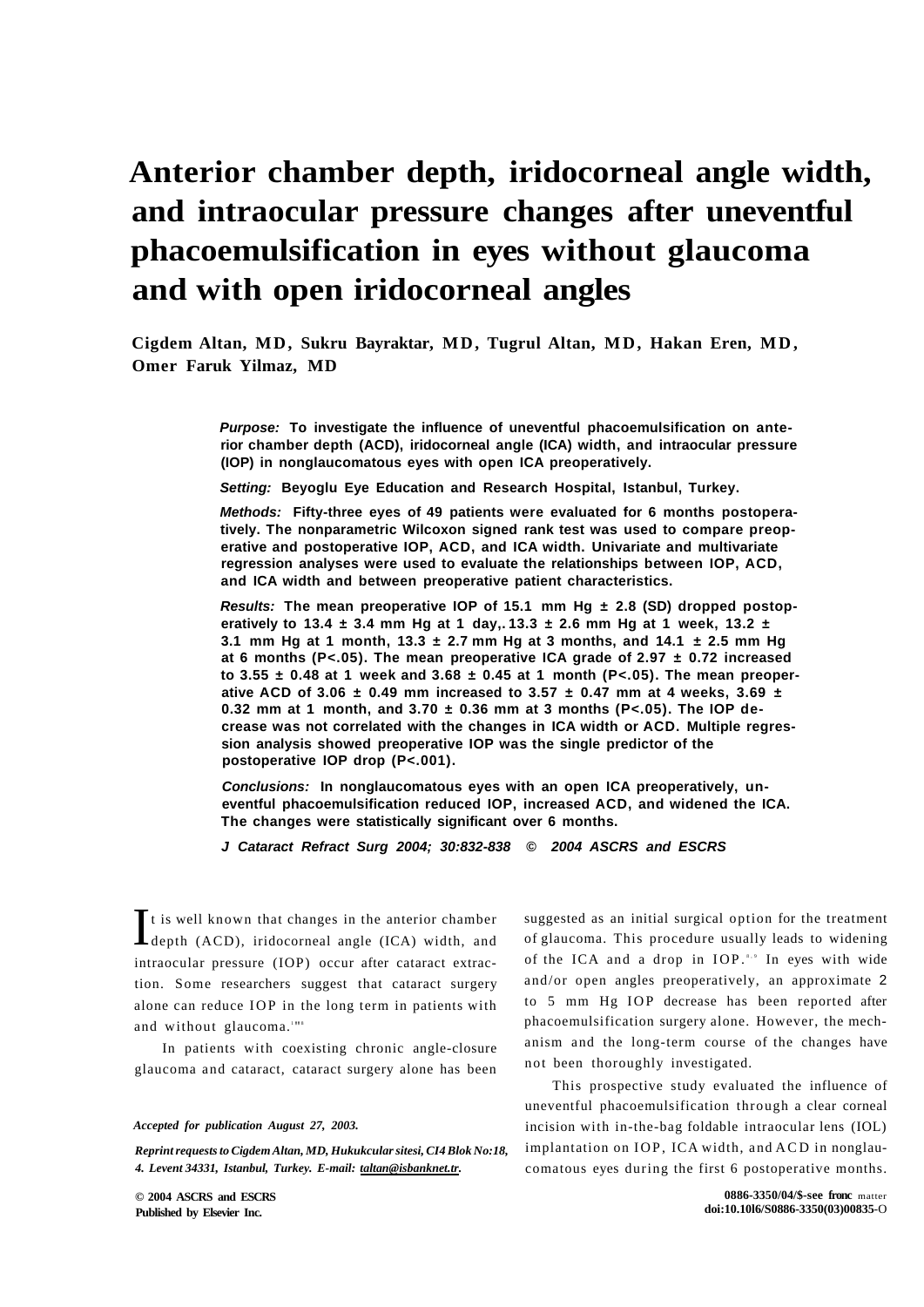# **Patients and Methods**

# *Patient Selection Criteria*

Fifty-three eyes of 49 patients who had cataract surgery with phacoemulsification and in-the-bag foldable IOL implantation between January and July 2001 were enrolled in this prospective study. Patients who had pseudoexfoliation syndrome, eye trauma, uveitis, glaucoma, previous intraocular surgery, or corneal refractive surgery and those using topical or systemic medications that might influence IOP measurements were excluded from the study. Six patients with intraoperative complications (eg, incomplete capsulorhexis, iris prolapse, posterior capsule perforation, zonular dialysis, corneal burn) and 3 patients with postoperative complications (eg, fibrin reaction, endophthalmitis) were also excluded. No eye had glaucoma preoperatively, and the ICA was at least grade 2.

## *Preoperative Evaluation*

A complete ocular examination was performed before cataract surgery. The uncorrected (UCVA) and best corrected (BCVA) visual acuities were measured with the Snellen chart and converted to logMAR values. Under biomicroscopy, nuclear grading (from 1 to 4) was performed using a cobalt blue filter and the type of cataract (cortical, nuclear, posterior subcapsular, mature) was noted. Keratometric values were measured with a Javal keratometer, and the mean of the 2 values taken from the main axis was calculated. The lens thickness and axial length were measured with A-scan ultrasonography (Axis II, Quantel Medical), and IOL power calculation was by the SRK II formula. Fundoscopy was done with a +90.0 diopter lens in eyes without dense cataract. When fundoscopy was not possible, the posterior segment was evaluated with B-scan ultrasonography.

An ICA examination was performed using a Goldmann 3-mirror lens 1 day before and 1 week and 1 month postoperatively. The ICA was graded from 1 to 4 according to the Shaffer classification as follows:  $4 =$  all elements visible;  $3 =$ Schwalbe's line, trabeculum, and scleral spur visible;  $2 =$ only Schwalbe's line and trabeculum visible;  $1 =$  only Schwalbe's line and, in some cases, the upper part of the trabeculum visible. The ICA examinations were done by the same examiner (A.C.). All 4 quadrants were graded, and the mean of the quadrant values was calculated.

The IOP was measured with a Goldmann applanation tonometer and topical anesthesia the day before surgery and 1 day, 1 week, and 1, 3, and 6 months postoperatively by the same examiner (C.A.).

The ACD was measured by A-scan ultrasonography (Axis II) the day before surgery and 1 day, 1 week, and 1 and 3 months postoperatively by the same examiner (C.A.). The average of the 10 consecutive measurements was calculated and used in the study.

| Table 1. |  |  | Preoperative patient characteristics. |
|----------|--|--|---------------------------------------|
|----------|--|--|---------------------------------------|

| <b>Characteristic</b> | Mean * SD      | <b>Rangy</b> |
|-----------------------|----------------|--------------|
| Age (y)               | 66.6 ± 7.3     | $48 - 80$    |
| <b>BCVA</b>           |                |              |
| Decimal               | $0.3 \pm 0.2$  | $0.01 - 0.9$ |
| LogMAR                | $0.6 \pm 0.77$ | 2.0004       |
| K-value (D)           | $43.4 \pm 16$  | 40-47        |
| Nuclear opacity grade | $1.8 + 0.7$    | $(0 - 41)$   |
| Lens thickness (mm)   | $4.2 + 0.7$    | 227655537    |

BCVA = best corrected visual acuity

#### *Surgical Technique*

Surgery was performed using topical or sub-Tenon anesthesia. A 3-plane clear corneal incision was made in the temporal quadrant. In eyes with mature cataract, trypan blu dye was used to visualize the anterior capsule. A capsulorhexi of approximately 5.0 mm was made with a forceps, and cortical-cleaving hydrodissection was performed. The nucleu was emulsified using the stop-and-chop technique. After cor tical cleanup, a foldable acrylic IOL with a 5.5 mm or 6.0 mm optic and 12.0 mm or 12.5 mm haptic diameter was im planted in the bag. An AcrySof® IOL (Alcon) was implanted in 29 eyes (54.7%), an Acryflex® IOL (Medical Develop mental Research Inc.) in 15 eyes (28.3%), and an ACR 6D IOL (Corneal Laboratories) in 9 eyes (17.0%). The incision were not sutured.

Postoperatively, patients were given topical antibiotic 4 times daily for 1 week and topical steroids 4 times daily for 1 month.

#### *Statistical Analysis*

Statistical analysis was done using SPSS for Windows 7. The nonparametric Wilcoxon signed rank test was used to compare preoperative and postoperative data from the same patient. Univariate and multivariate regression analyses were used to evaluate the relationships between the postoperative drop in IOP, increase in ACD and ICA width with the patient age, preoperative IOP, lens thickness, axial length, preoperative ACD, ICA grade, IOL type, and IOL power. Similar analyses were done to evaluate the relationships between the 3 outcome parameters (IOP, ACD, and ICA) postoperatively. A *P* value less than 0.05 was considered statistically significant.

# **Results**

# *Patient Characteristics*

Table 1 shows the patients' preoperative characteristics (means) including the BCVA, K-value, axial length, lens thickness, and nuclear opacity score. Twenty-five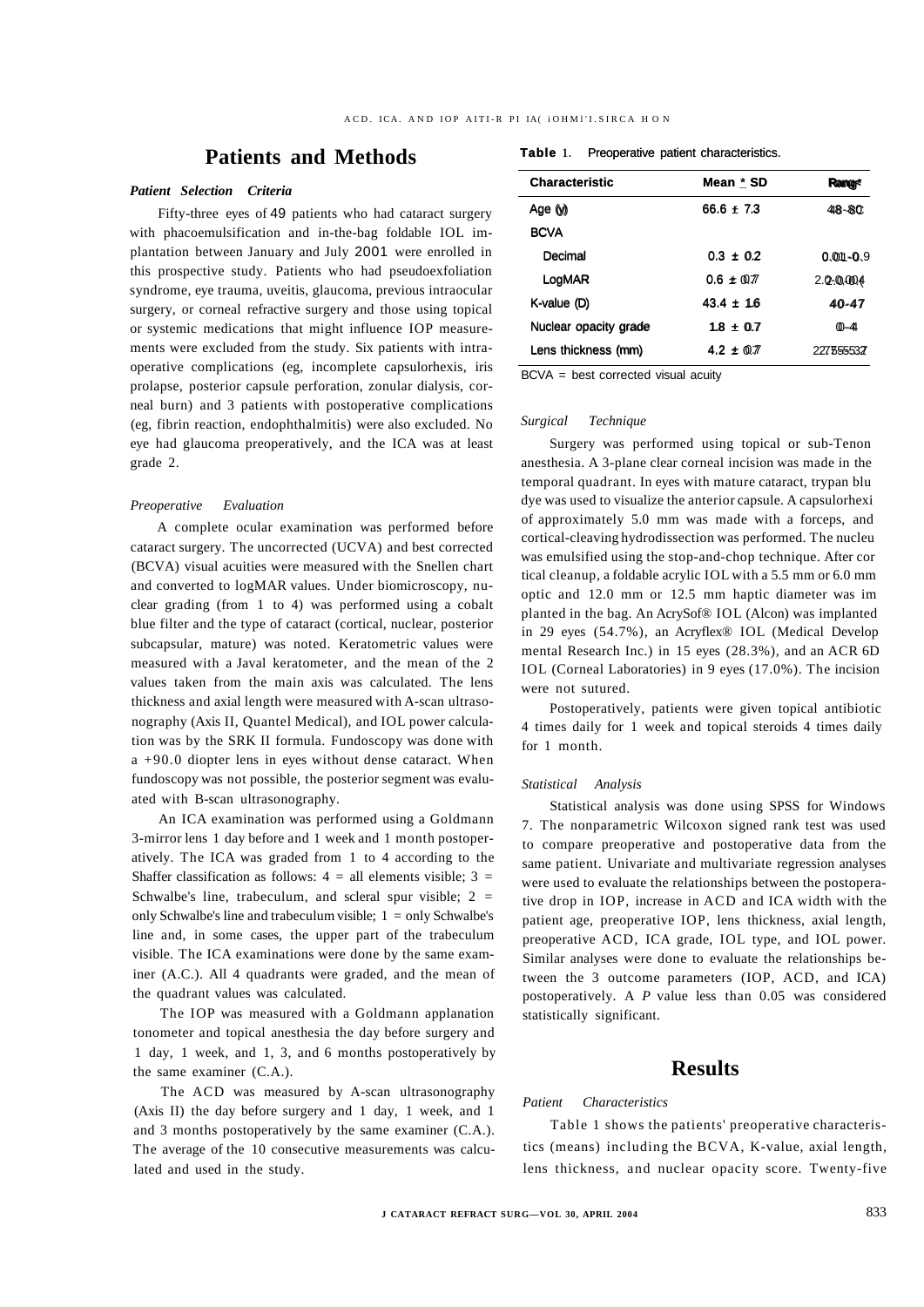|                 | <b>Postop</b>  |                 |                 |                 |                 |
|-----------------|----------------|-----------------|-----------------|-----------------|-----------------|
| Preop           | 1 Dav          | 1 Week          | 1 Month         | 3 Months        | 6 Months        |
| $15.1 \pm 2.8$  | $13.4 \pm 3.4$ | $13.3 \pm 2.6$  | $13.2 \pm 3.1$  | $13.3 \pm 2.7$  | $14.1 \pm 2.5$  |
| $3.06 \pm 0.49$ |                | $3.57 \pm 0.47$ | $3.69 \pm 0.32$ | $3.70 \pm 0.36$ |                 |
| $2.97 \pm 0.72$ |                | $3.55 \pm 0.48$ | $3.68 \pm 0.45$ |                 | $\sim$<br>and i |
|                 |                | $\sim$          |                 |                 |                 |

**Table 2. Intraocular pressure, ACD, and ICA width over time.** 

**Means ± SD** 

**ACD = anterior chamber depth; ICA = iridocorneal angle; IOP = intraocular pressure** 

**patients were men and 24, women. Twenty-four eyes (45.3%) were right and 29 (54.7%), left. The mean patient age was 66.6 years**  $\pm$  **7.3 (SD). The cataract was mature in 4 eyes (7.5%), nuclear in 11 eyes (20.8%), nuclear and posterior subcapsular in 17 eyes (32.1%), nuclear and corneal and posterior subcapsular in 6 eyes (11.3%), cortical in 2 eyes (3.8%), posterior subcapsular in 8 eyes (15.1%), cortical and posterior subcapsular in 4 eyes (7.5%), and nuclear and cortical in 1 eye (1.9%).** 

#### *Change in Visual Acuity*

**After surgery, both the UCVA and BCVA improved. Preoperatively, the mean decimal UCVA was**   $0.1 \pm 0.1$  (1.1 logMAR) and the mean decimal preoper**ative BCVA, 0.3 ± 0.2 (0.60 logMAR). Postoperatively,**  the means were  $0.6 \pm 0.2$  (0.25 logMAR) and  $0.9 \pm 0.2$ **0.2 (0.07 logMAR), respectively.** 

#### *Change in IOP*

**Table 2 shows the mean IOP and Figure 1, the change in IOP over time. The IOP was significantly lower at all postoperative examinations than preoperatively. There were no significant differences between the postoperative values (P>.05).** 

#### *Change in ICA Width*

**Table 2 shows the mean ICA width and Figure 2, the change in the ICA over time. The preoperative** 



**width was statistically significantly lower than at 1 week and 1 month (P<.001). The difference in ICA width between 1 week and 1 month was also significant**   $(P = .006)$ .

# *Change in ACD*

**Table 2 shows the mean AC D and Figure 3, the change in AC D over time. All postoperative measurements were significantly greater than preoperatively (P<.001). The AC D was significandy greater at 1 month**  than at 1 week  $(P = .019)$ . There was no significant **difference in AC D between 1 month and 3 months**   $(P = .22)$ .

#### *Regression Analysis*

**Univariate analysis showed positive correlations between the preoperative ICA width and the ACD**  $(P =$ **.002) and axial length** *(P* **= .001). Patient age and preoperative ICA width were negatively correlated**   $(P = .015)$ .

**Univariate regression analysis showed no significant correlation between the postoperative IOP drop and the ACD or widening of the ICA at any follow-up visit (P>.05). It also showed a significant correlation between the amount of IOP drop at the last visit (6 months) and the patient's age and preoperative IOP** 

**• Preoperative** 

**day** 

- **Postoperative first week**
- **Postoperative first month**
- **Postoperative third month**
- **Postoperative sixth month**

**Figure 1. (Altan) Change in IOP over time.**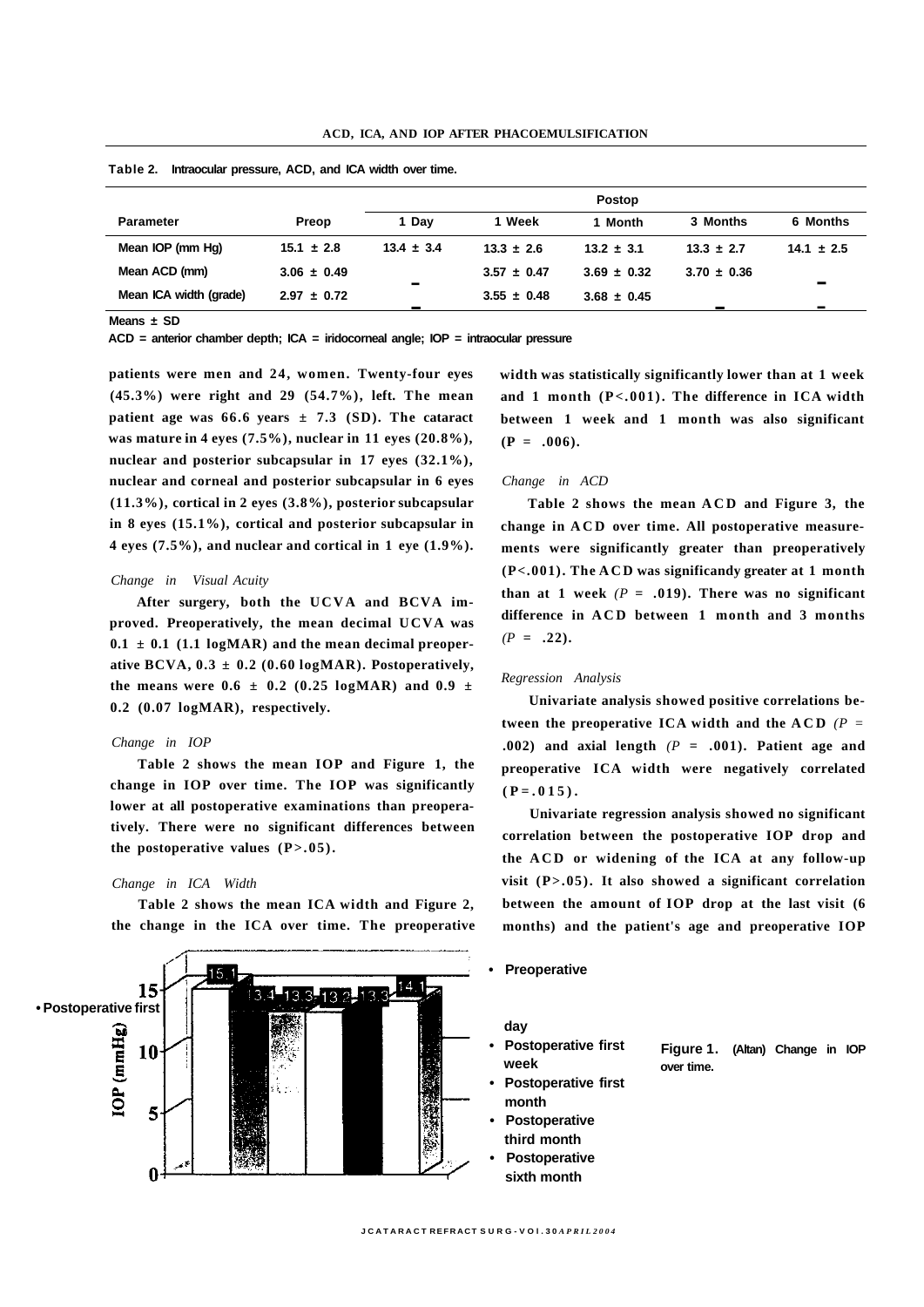

level  $(P = .008$  and  $P < .001$  **.** respectively). Multiple **regression analysis revealed that preoperative IOP was an independent predictor of the postoperative IOP drop**   $(P<.001)$ , but age was not  $(P>.05)$ .

**Univariate regression analysis showed that postoperative widening of the ICA correlated negatively with**  the preoperative ACD  $(P = .008)$ , axial length  $\{P =$ **,018), and preoperative ICA width** *(P<***.001). Multiple regression analysis revealed that the preoperative ICA width was a predictor of postoperative widening of the ICA (P<.001), There was an inverse relationship between the 2 parameters; that is, the widening was more marked in eyes with narrow angles preoperatively.** 

**Univariate analysis also showed that postoperative anterior chamber deepening was positively correlated**  with the patient's age  $(P = .006)$ ; however, there was an **inverse correlation between the postoperative deepening**  and the preoperative  $ACD$   $(P<.001)$  and preoperative **ICA width** *(P* **= .04). Multiple regression analysis showed that among these 3 parameters, only preoperative AC D had a significant correlation with postoperative anterior chamber deepening (P<.001). The IOL type and A-constant were not influenced by IOP, ACD, or ICA width CP>.05).** 



**Figure 2.** (Altan) Change in l( width over time.

- **Preoperative**
- **Postoperative first week**
- **Postoperative first month • Postoperative**
- **third month**

**Figure 3. (Altan) Preoperative ACC and postoperative ACD over time.** 

# **Discussion**

**Many studies of the long-term and short-term effects of cataract surgery on IOP have been published. 1,2,4,7,10-1 <sup>7</sup> In this prospective study, we evaluated the influence of uneventful phacoemulsification through a clear corneal incision with implantation of a foldable IOL in the capsular bag on IOP levels in patients without any form of glaucoma. We also sought to determine the mechanism of IOP change by analyzing the concomitant changes in the ICA width and ACD.** 

**Transient increases in IOP are common, especially during the first 6 to 8 hours after uneventful cataract surgery. 1,1 <sup>4</sup> Inflammatory reaction from residual cortical material, blood elements, pigment, fibrin, free radicals, viscoelastic material, retrobulbar anesthesia, damage to aqueous veins, and pupillary block are reported to be responsible for the early IOP rise. 1,10,1 <sup>4</sup> The rise is generally transient, and the IOP usually returns to a normal level within hours.** 

**In our study, there was no early rise of IOP. Rather, the mean IOP decreased approximately 2 mm Hg on the first postoperative day. We believe that complete removal of cortical and viscoelastic materials, minimal iris trauma, and exclusion of eyes with posterior capsule**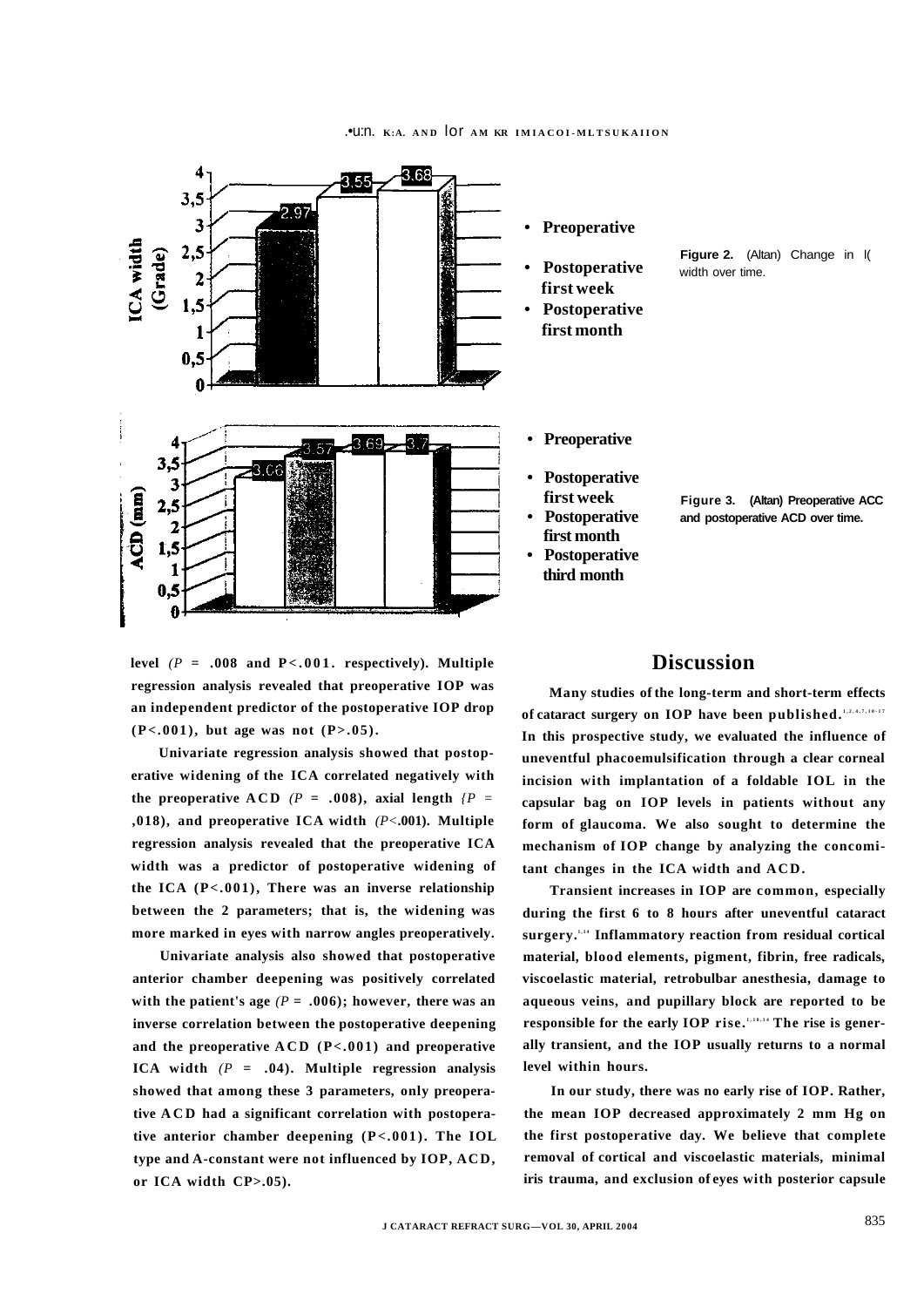rupture or vitreous loss may have contributed to this drop.

The influence of cataract extraction on intermediate- and long-term IO P measurements and the mechanism of change is usually different from the mechanisms responsible for the early IOP effect. Studies show that small-incision phacoemulsification usually leads to lower long-term IOP levels than extracapsular cataract extraction (ECCE). A larger incision, trauma during extraction, and suture damage to the anterior chamber angle structures after ECCE generally lead to higher IOP.<sup>5</sup> In-the-bag IOL implantation after phacoemulsification may also play a role in the long-term IOP-lowering effect.<sup>18</sup>

Shingleton et al.<sup>10</sup> report a significant decrease in IOP after phacoemulsification through a clear corneal incision during a 12-month follow-up in eyes without glaucoma. In contrast, the eyes with glaucoma required significantly fewer glaucoma medications without an accompanying decrease in IOP.

Kim and coauthors" found a significant decrease in IOP (from 18.1 to 15.2 mm Hg) in 31 eyes with glaucoma after phacoemulsification alone. They also found a decrease in the average number of glaucoma medications (from 1.7 to 0.7) after 16 months.

Jahn et al.<sup>20</sup> compared both eyes of 120 patients who had phacoemulsification with a scleral incision in 1 eye. They found significantly lower IOP levels in the operated eyes during a 17-month follow-up.

The exact physiopathologic mechanisms behind the IOP-reducing effect of phacoemulsification are not clear and require further study. The relationship between patient characteristics, such as age, sex, preoperative IOP (presence of glaucoma), ICA width, ACD, and the temporal characteristics of the response (whether IOP rises to preoperative levels with time), must also be addressed.

Many studies report that the IOP-reducing effect of phacoemulsification can be detected even after 10 years.  $477,10$ The maximum IOP drop usually occurs 3 to 6 months after cataract surgery, however.<sup>2,11</sup> In our study, the maximum IOP drop was in the first 3 months.

The size and placement of the cataract incision can influence IOP, at least theoretically. Tennen and Masket<sup>12</sup> compared the effect on IOP of a scleral tunnel incision with that of a clear corneal incision in phacoemulsification. They found that IOP was lower than the preoperative levels in both groups during a 6-month follow-up; however, the drop was statistically significant only in the clear corneal incision group. The 3-stepped' clear corneal incision we used causes minimal damage to the trabecular meshwork. Other studies show no relationship between postoperative IOP and the type and size of cataract incision.' In our study population, the greatest IOP decreases were in patients with a higher preoperative IOP.

Hayashi ,and coauthors' evaluated the effect of phacoemulsification on ACD and ICA width in eyes with open-angle glaucoma or closed-angle glaucoma and in those without glaucoma. Significant increases were found in the ICA width and ACD and significant decreases in IOP in all 3 groups. There were no statistically significant differences between the groups.

Significant deepening of the anterior chamber has been reported after phacoemulsification.<sup>2,21,22</sup> Kurimato and coauthors' found that postoperative deepening was more prevalent in eyes with crowded anterior segments. Similarly, we found the only statistically significant predictor of postoperative anterior chamber deepening to be preoperative ACD (ie, the change was more obvious in eyes with a shallow anterior chamber).

In our study, the changes in the ICA width after phacoemulsification were similar to the changes in ACD. Most widening of the ICA occurred in eyes with narrow angles preoperatively, while the changes were minimal in eyes presenting with wider angles.

Using ultrasonic biomicroscopy, Kurimoto and coauthors' found that the position of the iris was different in phakic and pseudophakic eyes. In phakic eyes, the iris was in apposition to the crystalline lens, but there was no iris-IOL contact in pseudophakic eyes.

In eyes with narrow ICAs and shallow anterior chambers preoperatively, the mechanism of the IOP decrease is relatively simple to explain. Meyer and coauthors' report a significant increase in outflow facility after phacoemulsification and IOL implantation in eyes with diminished preoperative outflow facility. Marked improvements after phacoemulsification are common in the conventional outflow facility because the relative pupillary block in these eyes is relieved.

In our study, the magnitude of the IOP decrease did not statistically correlate with the amount of ICA widening or anterior chamber deepening. Also, temporal characteristics of the IOP curve over time were differ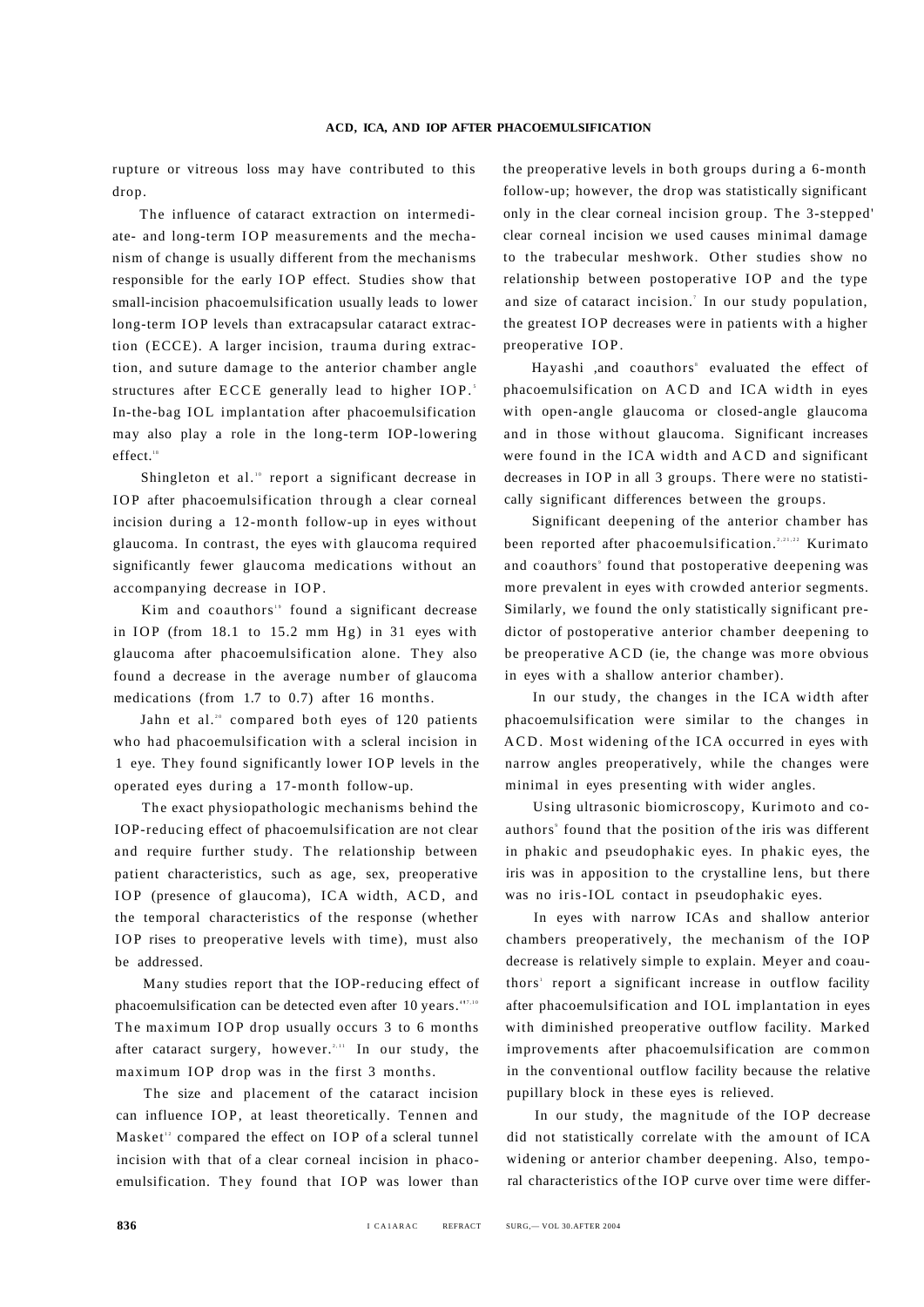ent from those of the ICA and ACD. The IOP dropped approximately 2 mm Hg immediately after phacoemulsification and was relatively stable during the 6-month follow-up, whereas ACD and ICA width continued to increase. These findings suggest that pathophysiologic mechanisms other than improved conventional outflow facility are responsible, at least in part, for the IOP decrease after phacoemulsification.

In our study, we purposely excluded eyes with closed or narrow angles and shallow anterior chambers and those with open-angle glaucoma based on the theory that the resistance to trabecular outflow in these eyes was normal before phacoemulsification. Three major mechanisms exist in a human eye to decrease IOP: blunting aqueous secretion, improving conventional outflow, and improving uveoscleral outflow. Precise measurement of the first 2 routes is possible in the living human eye; quantification of the third pathway can be accomplished only indirectly. Although we did not perform tonography or fluorophotometry, we believe the decrease in aqueous secretion, increase in uveoscleral outflow, or both were more important mechanisms in the IOP decrease after uneventful phacoemulsification in our series.

Some authors question the theory that there is hyposecretion of aqueous humor after cataract extraction. Most believe it is transient and diminishes with time. A unique complication of phacoemulsification, capsule shrinkage and phimosis, is not seen in ECCE and is a sequelae of the capsulorhexis. It occurs most frequently in eyes with pseudoexfoliation, trauma, uveitis, and retinitis pigmentosa and in young patients with high myopia. The IOP is typically low in patients who develop this complication.

Some investigators report an inverse relationship between capsulorhexis size and the amount of IOP decrease.<sup>15,23</sup> They suggest that capsule fibrosis after cataract surgery causes centripetal traction on the ciliary processes and probably reduces aqueous humor secretion to an extent.<sup>2,11,15,23</sup>

It is known that prostaglandin (PG) increases the outflow facility by a uveoscleral pathway and PGEi increase it by the trabecular meshwork.<sup>2,11,23,25</sup> We believe that improvement in the uveoscleral pathway contributed to the IOP decrease after cataract surgery in nonglaucomatous eyes with open angles preoperatively.

Some studies report a greater drop in IOP in eyes with pseudoexfoliation syndrome than in those without.<sup>13,26</sup> This is because 1 source of pseudoexfoliative material and debris is removed from the anterior segment of the eye.<sup>13</sup> In our study, we excluded eyes with pseudoexfoliation syndrome.

In conclusion, uneventful phacoemulsification through a clear corneal incision and implantation of a foldable I OL in the capsular bag caused a statistically significant drop in IOP (approximately 2 mm Hg) in eyes without any form of glaucoma and with open ICAs preoperatively. The IOP drop occurred independent of changes in the ICA and ACD and appeared to be stable over a 6-month period. The only statistically significant predictor of the drop in IOP was preoperative IOP; that is, the decrease occurred more often in patients with higher preoperative IOP. We believe that the reason for the IOP decrease after uneventful phacoemulsification in our study was multifactorial. We think that diminishing aqueous humor secretion, improving uveoscleral outflow, or both were important mechanisms in the improvement of conventional trabecular outflow in our series. More studies using tonography and fluorometry to elucidate the exact contributions of the various mechanism(s) in the IOP decrease commonly seen after uneventful phacoemulsification surgery are needed.

#### **References**

- 1. Meyer MA, Savitt ML, Kopitas E. The effect of phacoemulsification on aqueous outflow facility. Ophthalmology 1997; 104:1221-1227
- 2. Cekic O, Batman C, Totan Y, et al. Changes in anterior chamber depth and intraocular pressure after phacoemulsification and posterior chamber intraocular lens implantation. Ophthalmic Surg Lasers 1998; 29:639- 642
- 3. Suzuki R, Tanaka K, Sagara T, Fujiwara N. Reduction of intraocular pressure after phacoemulsification and aspiration with intraocular lens implantation. Ophthalmologica 1994; 208:254-258
- 4. Suzuki R, Kuraki S, Fujiwara N. Ten-year follow-up of intraocular pressure after phacoemulsification and aspiration with intraocular lens implantation performed by the same surgeon. Ophthalmologica 1997; 211:79-83
- 5. Kooner KS, Dulaney DD, Zimmerman TJ. Intraocular pressure following ECCE and IOL implantation in patients with glaucoma. Ophthalmic Surg 1988; 19:570- 575